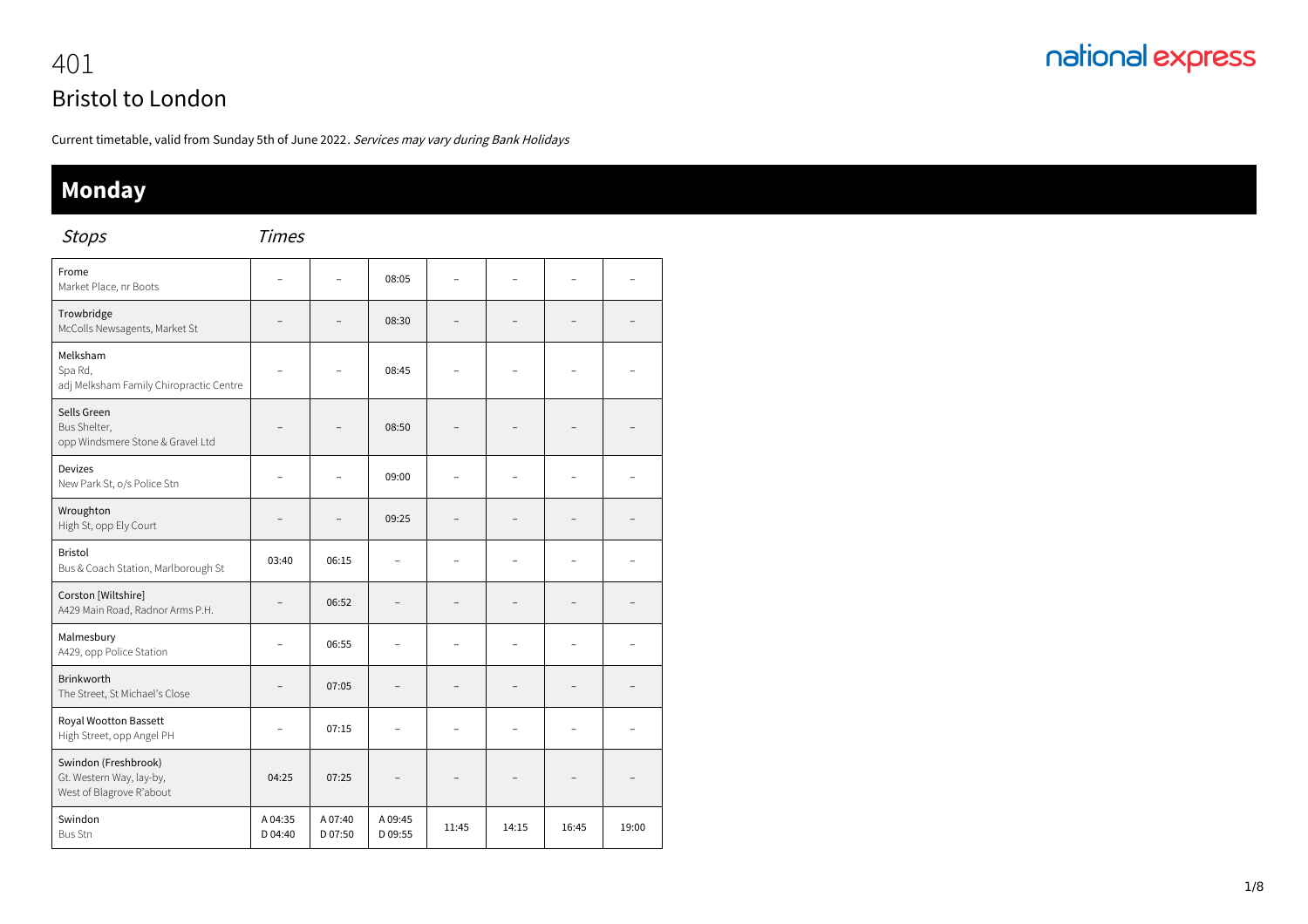| Swindon (Queens Drive)<br>Sussex Square, adj Somerville Rd  | 04:44              | 07:55 | 09:59              | 11:49              | 14:19              | 16:49              | 19:04              |
|-------------------------------------------------------------|--------------------|-------|--------------------|--------------------|--------------------|--------------------|--------------------|
| Swindon (Coate Water)<br>Marlborough Rd, opposite Sun Inn   | 04:46              | 07:58 | 10:02              | 11:52              | 14:22              | 16:52              | 19:07              |
| Reading<br>Mereoak Park & Ride,<br>nr M4 junction 11        | 05:25              |       |                    |                    |                    |                    |                    |
| <b>Heathrow Airport</b><br>Central Bus Stn                  | A 06:10<br>D 06:15 |       | A 11:20<br>D 11:25 | A 13:15<br>D 13:20 | A 15:45<br>D 15:50 | A 18:15<br>D 18:20 | A 20:25<br>D 20:30 |
| London (Earl's Court)<br>West Cromwell Rd, Stop D, nr Tesco | 06:45              | 10:00 | 12:00              | 14:00              | 16:30              | 19:00              | 21:00              |
| London<br>Victoria Coach Stn, Arrivals Hall                 | 07:20              | 10:20 | 12:20              | 14:20              | 16:50              | 19:20              | 21:20              |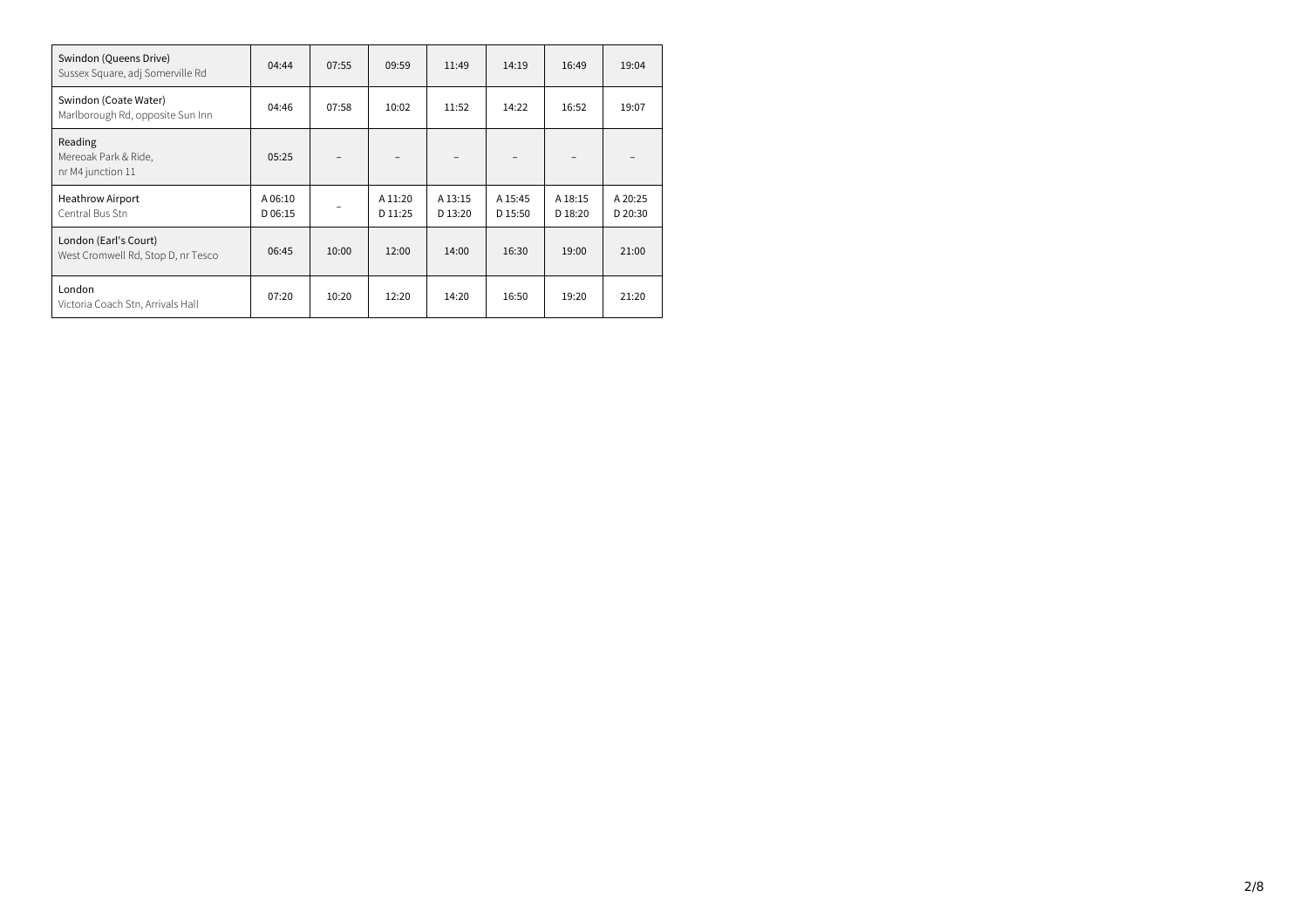#### Tuesday-Thursday

| <b>Stops</b>                                                                 | Times              |                    |                    |       |       |
|------------------------------------------------------------------------------|--------------------|--------------------|--------------------|-------|-------|
| Frome<br>Market Place, nr Boots                                              |                    |                    | 08:05              |       |       |
| Trowbridge<br>McColls Newsagents, Market St                                  |                    |                    | 08:30              |       |       |
| Melksham<br>Spa Rd,<br>adj Melksham Family Chiropractic Centre               |                    |                    | 08:45              |       |       |
| Sells Green<br>Bus Shelter,<br>opp Windsmere Stone & Gravel Ltd              |                    |                    | 08:50              |       |       |
| Devizes<br>New Park St, o/s Police Stn                                       |                    |                    | 09:00              |       |       |
| Wroughton<br>High St, opp Ely Court                                          |                    |                    | 09:25              |       |       |
| <b>Bristol</b><br>Bus & Coach Station, Marlborough St                        | 04:50              | 06:45              |                    |       |       |
| Corston [Wiltshire]<br>A429 Main Road, Radnor Arms P.H.                      |                    | 07:22              | -                  |       |       |
| Malmesbury<br>A429, opp Police Station                                       |                    | 07:25              |                    |       |       |
| Brinkworth<br>The Street, St Michael's Close                                 |                    | 07:35              |                    |       |       |
| Royal Wootton Bassett<br>High Street, opp Angel PH                           |                    | 07:45              |                    |       |       |
| Swindon (Freshbrook)<br>Gt. Western Way, lay-by,<br>West of Blagrove R'about | 05:35              | 08:00              |                    |       |       |
| Swindon<br><b>Bus Stn</b>                                                    | A 05:45<br>D 05:50 | A 08:20<br>D 08:30 | A 09:45<br>D 09:55 | 13:20 | 18:30 |
| Swindon (Queens Drive)<br>Sussex Square, adj Somerville Rd                   | 05:54              | 08:35              | 09:59              | 13:24 | 18:34 |
| Swindon (Coate Water)<br>Marlborough Rd, opposite Sun Inn                    | 05:56              | 08:38              | 10:02              | 13:27 | 18:37 |
| Reading<br>Mereoak Park & Ride,<br>nr M4 junction 11                         | 06:40              |                    |                    |       |       |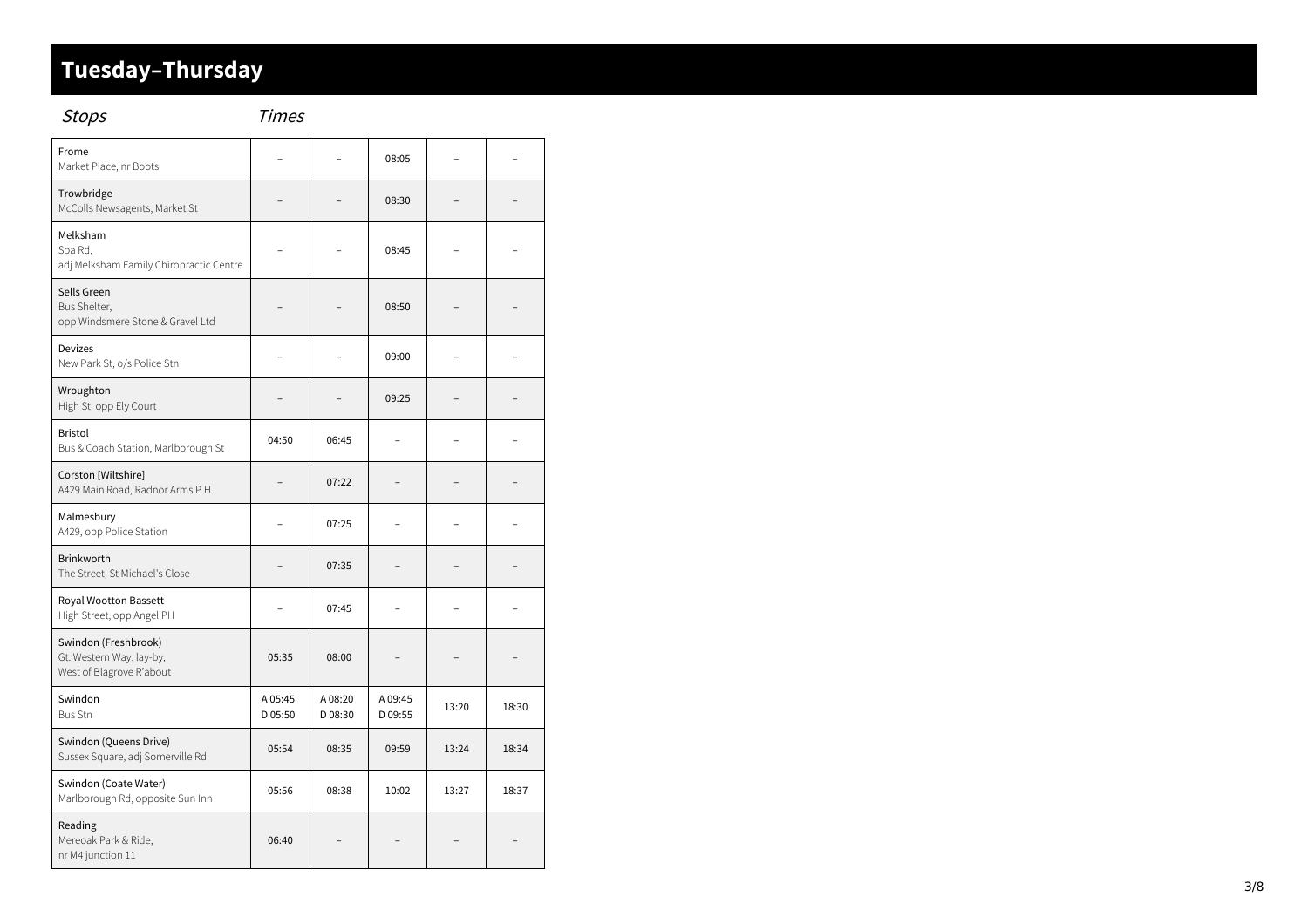| <b>Heathrow Airport</b><br>Central Bus Stn                  | A 07:25<br>D 07:30 |       | A 11:20<br>D 11:25 | A 14:50<br>D 14:55 | A 19:55<br>$D$ 20:00 |
|-------------------------------------------------------------|--------------------|-------|--------------------|--------------------|----------------------|
| London (Earl's Court)<br>West Cromwell Rd, Stop D, nr Tesco | 08:25              | 10:30 | 12:00              | 15:30              | 20:30                |
| London<br>Victoria Coach Stn, Arrivals Hall                 | 08:50              | 10:50 | 12:20              | 15:50              | 20:50                |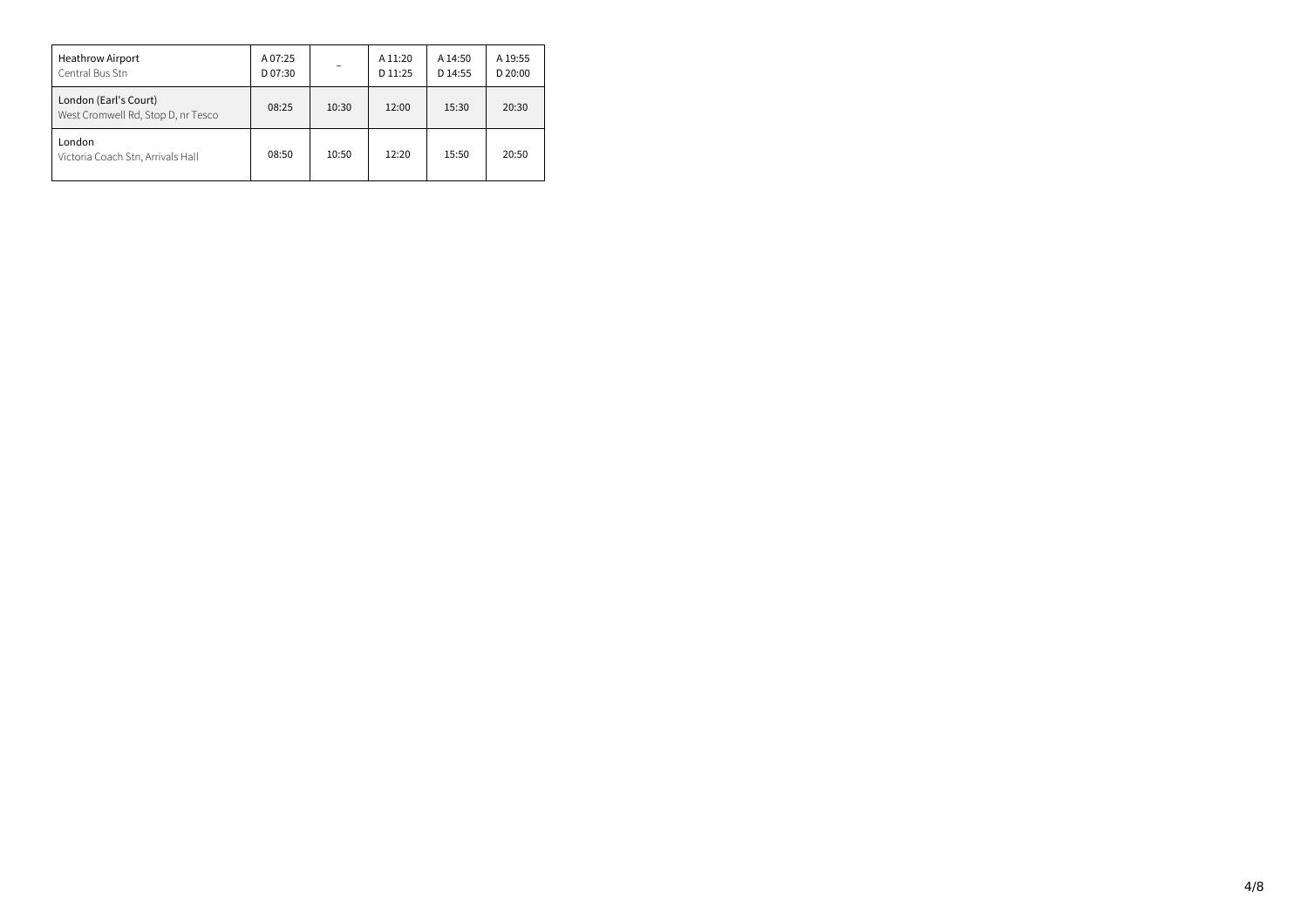#### **Friday**

Stops

| Frome<br>Market Place, nr Boots                                              |                    |                    | 08:05              |       |                |       |       |
|------------------------------------------------------------------------------|--------------------|--------------------|--------------------|-------|----------------|-------|-------|
| Trowbridge<br>McColls Newsagents, Market St                                  |                    |                    | 08:30              |       |                |       |       |
| Melksham<br>Spa Rd,<br>adj Melksham Family Chiropractic Centre               |                    |                    | 08:45              |       |                |       |       |
| Sells Green<br>Bus Shelter,<br>opp Windsmere Stone & Gravel Ltd              |                    |                    | 08:50              |       |                |       |       |
| <b>Devizes</b><br>New Park St, o/s Police Stn                                |                    |                    | 09:00              |       |                |       |       |
| Wroughton<br>High St, opp Ely Court                                          |                    |                    | 09:25              |       |                |       |       |
| <b>Bristol</b><br>Bus & Coach Station, Marlborough St                        | 03:40              | 06:15              |                    |       | $\overline{a}$ |       |       |
| Corston [Wiltshire]<br>A429 Main Road, Radnor Arms P.H.                      |                    | 06:52              |                    |       |                |       |       |
| Malmesbury<br>A429, opp Police Station                                       | Ĭ.                 | 06:55              |                    |       | $\overline{a}$ |       |       |
| <b>Brinkworth</b><br>The Street, St Michael's Close                          |                    | 07:05              |                    |       |                |       |       |
| Royal Wootton Bassett<br>High Street, opp Angel PH                           |                    | 07:15              |                    |       |                |       |       |
| Swindon (Freshbrook)<br>Gt. Western Way, lay-by,<br>West of Blagrove R'about | 04:25              | 07:25              |                    |       |                |       |       |
| Swindon<br><b>Bus Stn</b>                                                    | A 04:35<br>D 04:40 | A 07:40<br>D 07:50 | A 09:45<br>D 09:55 | 11:45 | 14:15          | 16:30 | 19:00 |
| Swindon (Queens Drive)<br>Sussex Square, adj Somerville Rd                   | 04:44              | 07:55              | 09:59              | 11:49 | 14:19          | 16:35 | 19:04 |
| Swindon (Coate Water)<br>Marlborough Rd, opposite Sun Inn                    | 04:46              | 07:58              | 10:02              | 11:52 | 14:22          | 16:38 | 19:07 |
| Reading<br>Mereoak Park & Ride,<br>nr M4 junction 11                         | 05:25              |                    |                    |       |                |       |       |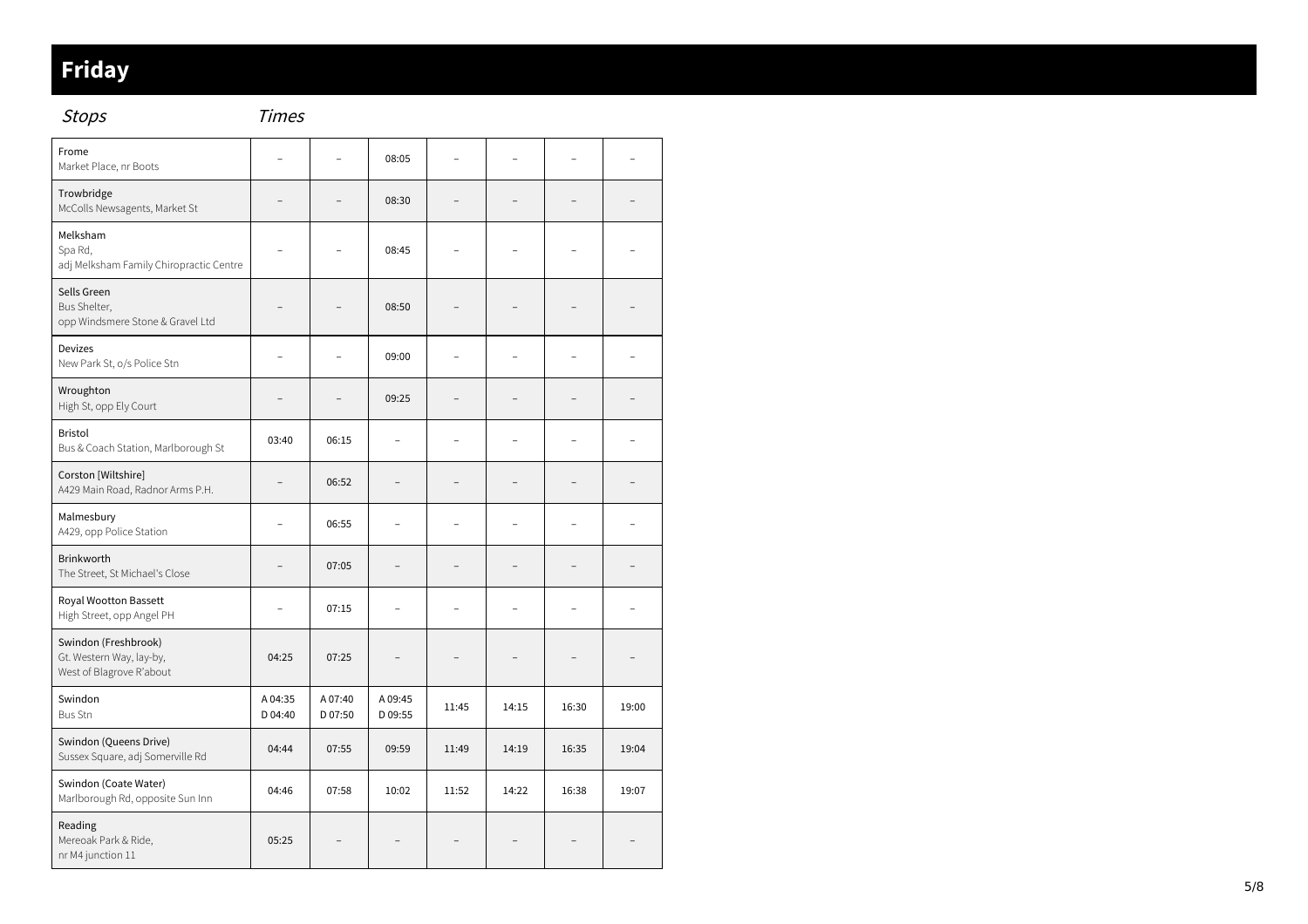| <b>Heathrow Airport</b><br>Central Bus Stn                  | A 06:10<br>D 06:15 |       | A 11:20<br>D 11:25 | A 13:15<br>D 13:20 | A 15:45<br>D 15:50 | A 18:10<br>D 18:15 | A 20:25<br>D 20:30 |
|-------------------------------------------------------------|--------------------|-------|--------------------|--------------------|--------------------|--------------------|--------------------|
| London (Earl's Court)<br>West Cromwell Rd, Stop D, nr Tesco | 06:45              | 10:00 | 12:00              | 14:00              | 16:30              | 18:55              | 21:00              |
| London<br>Victoria Coach Stn, Arrivals Hall                 | 07:20              | 10:20 | 12:20              | 14:20              | 16:50              | 19:20              | 21:20              |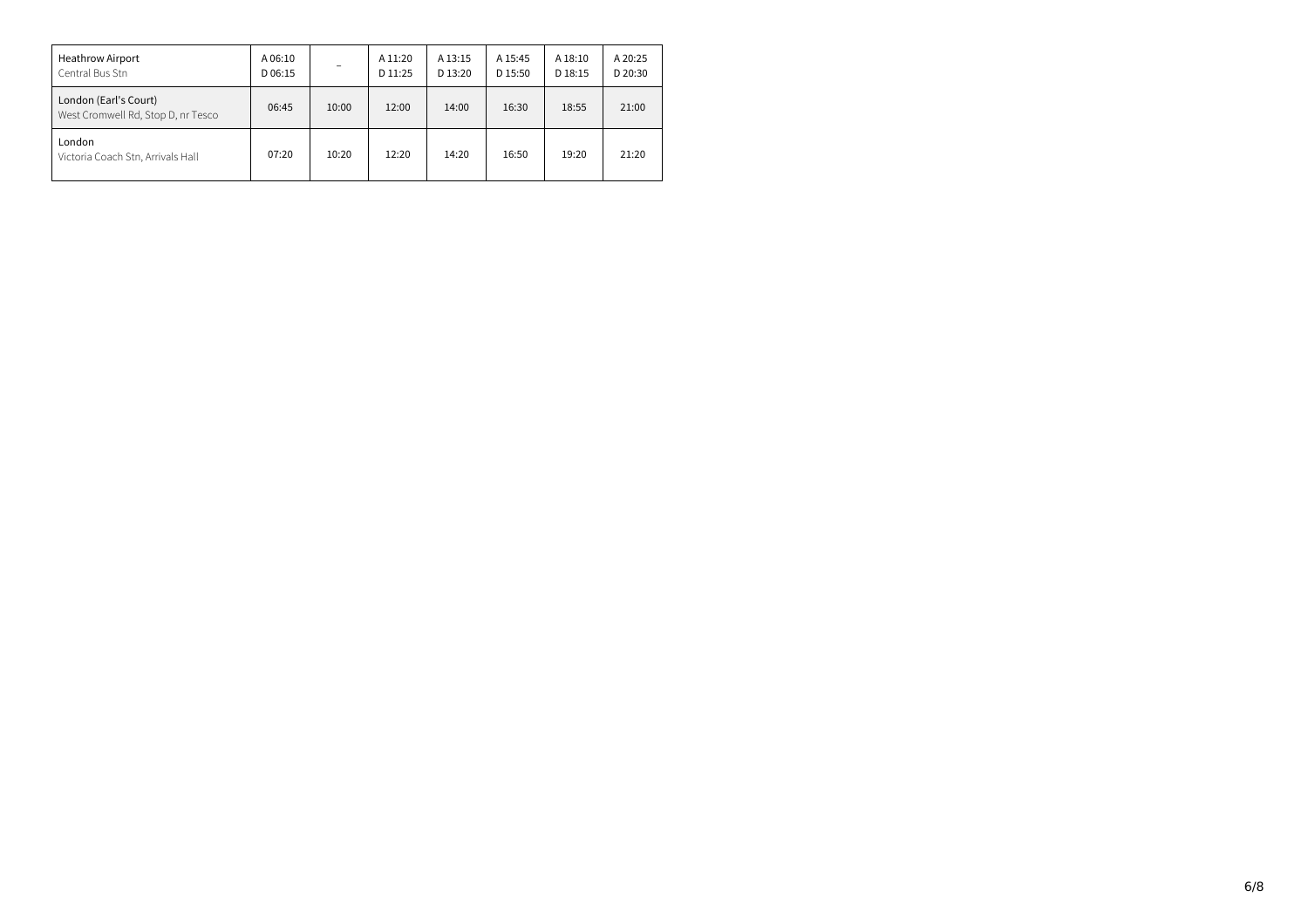#### Saturday-Sunday

| <b>Stops</b>                                                                 | <b>Times</b>       |                   |                    |                          |       |                |       |
|------------------------------------------------------------------------------|--------------------|-------------------|--------------------|--------------------------|-------|----------------|-------|
| Frome<br>Market Place, nr Boots                                              |                    |                   | 08:05              |                          |       |                |       |
| Trowbridge<br>McColls Newsagents, Market St                                  |                    |                   | 08:30              |                          |       |                |       |
| Melksham<br>Spa Rd,<br>adj Melksham Family Chiropractic Centre               |                    |                   | 08:45              |                          |       |                |       |
| Sells Green<br>Bus Shelter,<br>opp Windsmere Stone & Gravel Ltd              |                    |                   | 08:50              |                          |       |                |       |
| <b>Devizes</b><br>New Park St, o/s Police Stn                                |                    |                   | 09:00              |                          |       |                |       |
| Wroughton<br>High St, opp Ely Court                                          |                    |                   | 09:25              |                          |       |                |       |
| <b>Bristol</b><br>Bus & Coach Station, Marlborough St                        | 04:10              | 06:45             |                    |                          |       | ۳              |       |
| Corston [Wiltshire]<br>A429 Main Road, Radnor Arms P.H.                      | ۳                  | 07:20             | -                  |                          |       | ۳              |       |
| Malmesbury<br>A429, opp Police Station                                       | $\overline{a}$     | 07:23             | $\overline{a}$     |                          |       | $\overline{a}$ |       |
| Brinkworth<br>The Street, St Michael's Close                                 | L.                 | 07:33             | L                  | $\overline{\phantom{a}}$ |       | ۳              |       |
| Royal Wootton Bassett<br>High Street, opp Angel PH                           |                    | 07:43             |                    |                          |       |                |       |
| Swindon (Freshbrook)<br>Gt. Western Way, lay-by,<br>West of Blagrove R'about | 04:55              | 07:50             |                    |                          |       |                |       |
| Swindon<br><b>Bus Stn</b>                                                    | A 05:05<br>D 05:10 | A08:00<br>D 08:10 | A 09:45<br>D 09:55 | 11:45                    | 14:15 | 16:45          | 19:00 |
| Swindon (Queens Drive)<br>Sussex Square, adj Somerville Rd                   | 05:14              | 08:14             | 09:59              | 11:49                    | 14:19 | 16:49          | 19:04 |
| Swindon (Coate Water)<br>Marlborough Rd, opposite Sun Inn                    | 05:16              | 08:17             | 10:02              | 11:52                    | 14:22 | 16:52          | 19:07 |
| Reading<br>Mereoak Park & Ride,<br>nr M4 junction 11                         | 05:50              |                   |                    |                          |       |                |       |